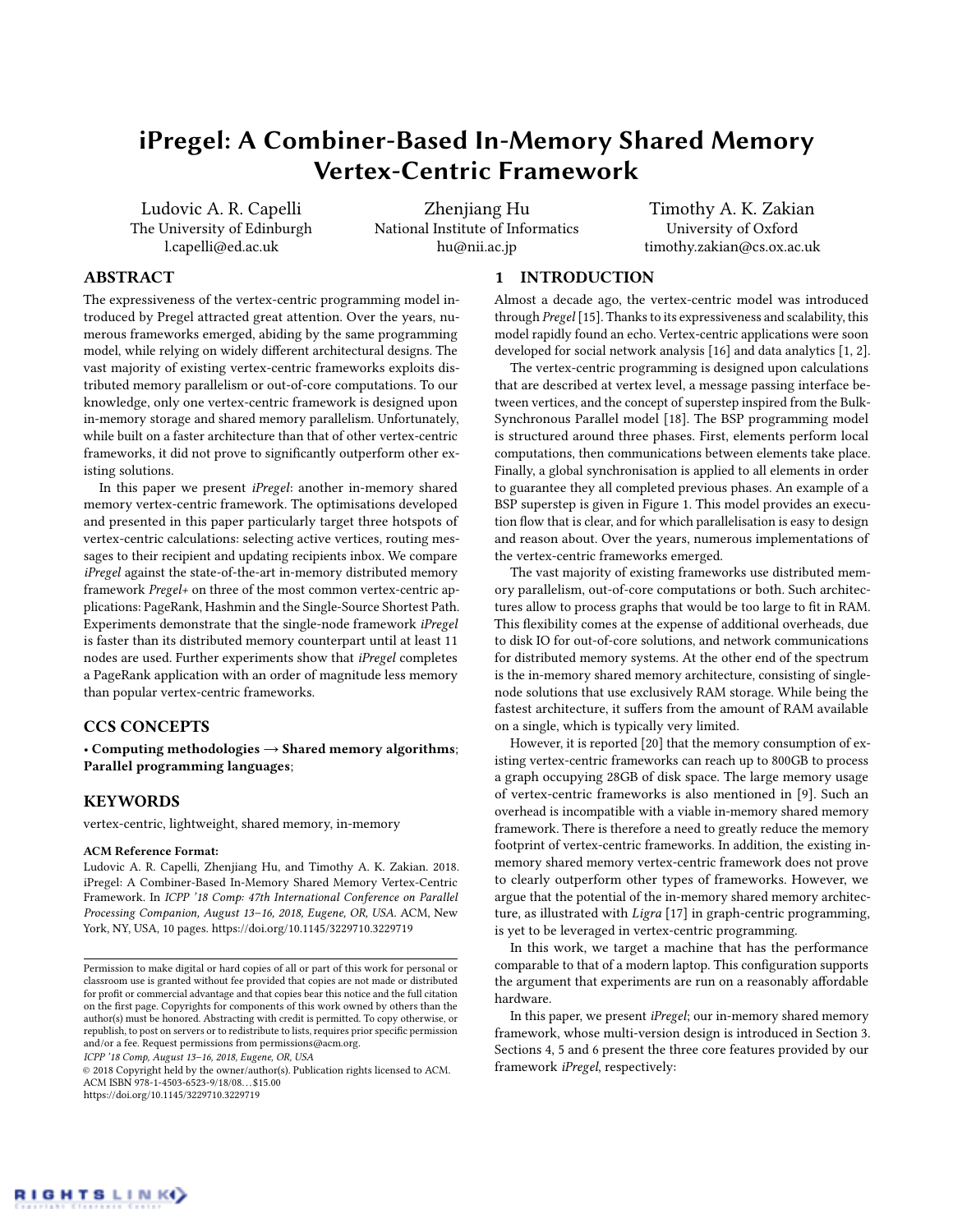<span id="page-1-0"></span>



Figure 1: A Bulk-Synchronous Parallel superstep

- Selection Bypass. By exploiting communication patterns of vertex-centric applications, iPregel detects vertices to run before the selection phase.
- Efficient Vertex Addressing. Millions of messages may be sent during a superstep; rapidly finding recipients in memory is therefore essential. *iPregel* semantically enriches vertex identifiers to also represent vertex locations in memory and fasten message delivery.
- Leverage of Combiners. Updating recipients inbox is a hotspot of vertex-centric models. Combiners are a known optimisation, iPregel exploits them further by implementing several versions, including one that offers a race-free design.

Then, Section [7](#page-5-0) relates the experiments conducted, from the methodology, graphs and applications used to the presentation and analysis of the results obtained. Finally, this paper concludes on Section [8.](#page-9-9)

## 2 RELATED WORK

The majority of existing vertex-centric frameworks today exploits distributed memory parallelism, such as Pregel+ [\[19\]](#page-9-10) and Giraph [\[5\]](#page-9-11) to name a few. These frameworks are also in-memory; they use exclusively RAM for storage. Distributed memory parallelism thus acts as an additional supply of resources. However, as the size of graphs increases, so does the number of nodes needed. Inevitably, this results in larger distributed architectures, which generate more network communications hence exacerbate the fundamental bottleneck of distributed memory parallelism.

Technically, distributed memory systems using in-memory storage can process graphs of any size, given enough nodes. Nonetheless, a recent trend is observed in vertex-centric frameworks to move away from in-memory storage to out-of-core computations. Such frameworks expand their storage capacity from RAM-only to both RAM and disks. Typically, they offload unused data to disk and keep in RAM vertices and edges currently processed. The challenge of out-of-core computations is the disk IO, which needs to be hidden using overlapping techniques for instance. To date, several vertex-centric frameworks exploit both distributed memory parallelism and out-of-core computations, such as GraphLab [\[14\]](#page-9-12), Pregelix [\[4\]](#page-9-13) and GraphD [\[20\]](#page-9-6).

The need for more memory can be satisfied with out-of-core computation and distributed memory parallelism. However, certain frameworks moved from distributed memory to shared memory parallelism, while preserving out-of-core computations. This can be observed with GraphChi [\[12\]](#page-9-14), which is a spin-off of its distributed

<span id="page-1-2"></span>

Figure 2: Structure of iPregel framework

memory counterpart GraphLab [\[14\]](#page-9-12). FlashGraph [\[6\]](#page-9-15) is another example of an out-of-core shared memory vertex-centric framework. While still able to process large graphs, these frameworks benefit from shared memory parallelism, which is easier to program and reason about.

Finally, shared memory parallelism can also be paired with inmemory storage instead of out-of-core. The architecture obtained is free from disk IO and network communications, which makes it the fastest of all architectures presented in this section. Ligra [\[17\]](#page-9-8) demonstrated the potential of in-memory shared memory solutions in graph processing compared to other architectures. Its counterpart in vertex-centric frameworks is FemtoGraph [\[3\]](#page-9-16). To our knowledge, it is the only in-memory shared memory vertex-centric framework. FemtoGraph demonstrated that at best it equals the performance of GraphLab, and remains slower until 28 cores are used.

The motivation of the work presented in this paper is twofold. First, despite relying on a faster architecture, no clear performance gains of in-memory shared memory frameworks were observed. This tends to suggest that there is room for optimisation to leverage the potential of such frameworks. Second, it seems that vertexcentric frameworks in general suffer from large memory footprints. As reported in [\[20\]](#page-9-6), existing vertex-centric frameworks may require up to 800GB of memory to process a graph taking 28GB of disk space. Memory footprint is not a critical challenge to frameworks exploiting out-of-core computation or distributed memory parallelism since they have large amounts of memory available. Inmemory shared memory systems however are significantly more limited, and being lightweight is crucial. Moreover, minimising the framework memory overhead maximises the size of graph that can be processed in RAM.

## <span id="page-1-1"></span>3 OVERVIEW OF IPREGEL

This section introduces the technical aspects of iPregel, from its architecture to the vertex representation, through its multi-version design.

## <span id="page-1-3"></span>3.1 Architecture

The iPregel framework is developed in C and parallelised using the shared memory API OpenMP [\[7\]](#page-9-17). In programming, certain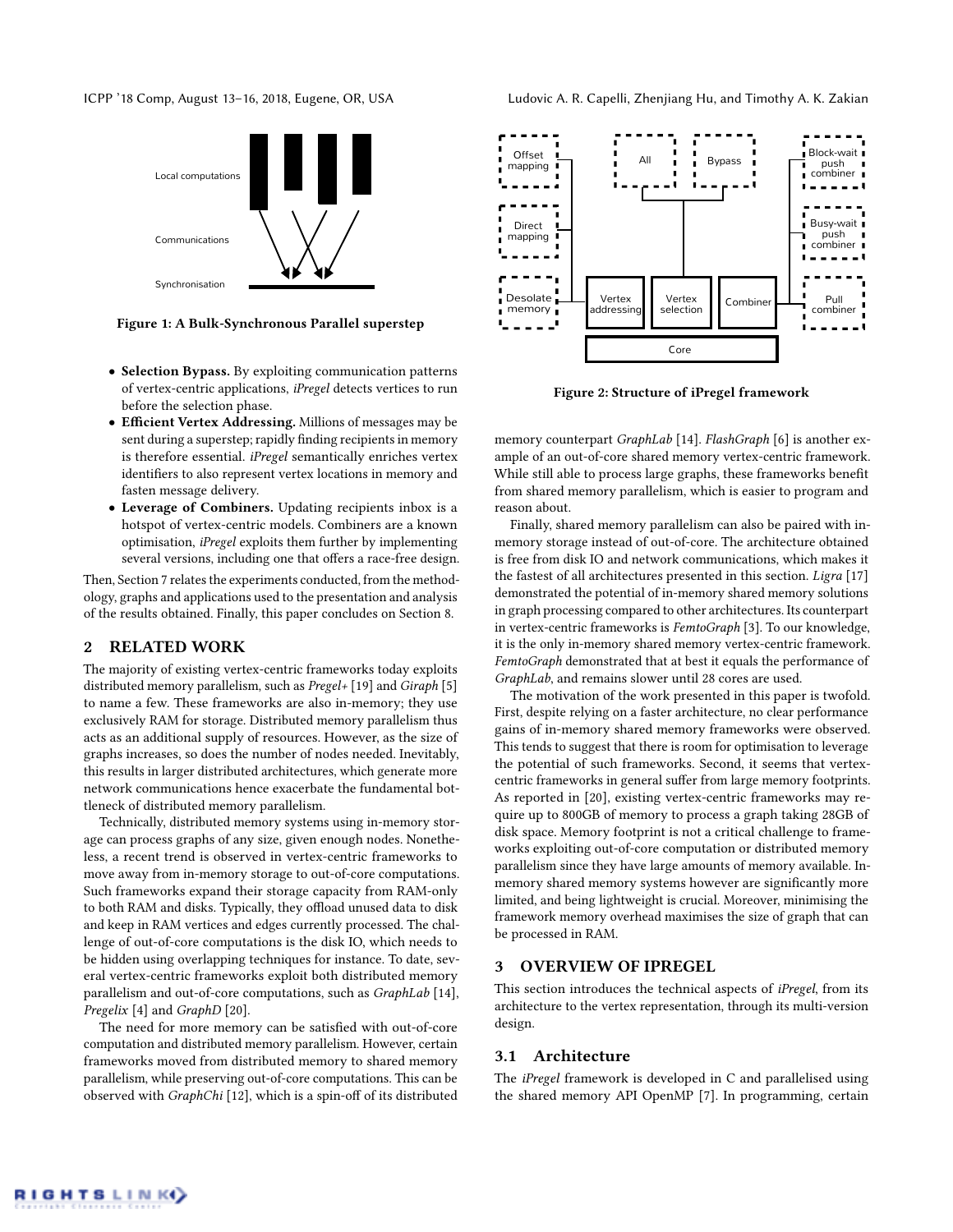```
// Version - dependent
bool IP_get_next_message (struct IP_vertex_t* me,
                          IP_MESSAGE_TYPE * msg ;
void IP_send_message ( IP_VERTEX_ID_TYPE destID ,
                      IP_MESSAGE_TYPE msg );
void IP_broadcast (struct IP_vertex_t* me,
                   IP_MESSAGE_TYPE msg );
void IP_vote_to_halt (struct IP_vertex_t* me);
```

```
// Version - independent
size_t IP_get_superstep ();
bool IP_is_first_superstep ();
size_t IP_get_vertices_count ();
```
#### Figure 3: Functions provided by iPregel

optimisations are always applicable but most optimisations only hold under a given set of assumptions. Generally, the latter are not considered because they come at the expense of software flexibility. In iPregel however, this is mitigated via the multi-version design illustrated in Figure [2.](#page-1-2)

It is made of a core that is unique and static, and modules that have alternative implementations. Each module version is optimised for a specific set of assumptions. With this design, iPregel remains flexible while able to apply assumption-specific optimisations. The three modules visible in Figure [2,](#page-1-2) as well as their versions, are presented later in this paper, in Sections [4,](#page-3-0) [5](#page-3-1) and [6.](#page-4-0)

3.1.1 Multi-Version Module Selection. In order to keep lowerlevel optimisations concerns hidden from the user, the multi-version layer is abstracted away from them. Nonetheless, the user knowledge about the graph processed or the application written are precious information that may trigger heavy optimisations. As such, they must be provided with a means to express this addition information. In iPregel this is achieved via defines passed via compilation flags. It is a mechanism already widely used in programming, it allows to keep application source codes untouched and requires little effort from the user. For instance, most vertex-centric applications use exclusively neighbour-broadcasts when communicating. Should a user write an application exposing this property, they can inform iPregel by passing the corresponding define during the compilation phase.

3.1.2 The core. The core is the static and central part of iPregel; it is invariant and fulfils numerous roles. For instance it is where the multi-version selection takes place. The core also acts as the interface to iPregel by providing all function declarations, which are consistent across module versions. However, there are two types of functions in iPregel.

First, there are functions that are declared and defined by iPregel. A list of the main ones is given in Figure [3.](#page-2-0) Among these functions, certain are version-dependent, that is, they have a different implementation in each module version. Nonetheless, they share the same function prototypes. This design choice allows to easily plug-in any additional implementation version. It also allows users to write their code once, and see it adapted to any module version.

```
void IP_compute (struct IP_vertex_t* me);
void IP_combine ( IP_MESSAGE_TYPE * old ,
                 IP_MESSAGE_TYPE new );
```
#### Figure 4: User-defined functions of iPregel

Then, there are functions that are provided by *iPregel* too but whose implementation does not vary across module versions. These functions are in charge of auxiliary features such as keeping track of the supersteps, or the total number of vertices in the application. However, not all functions are defined by iPregel.

In addition to functions defined by iPregel, there are also functions declared in iPregel that must be defined by the user. The two major ones, listed in Figure [4,](#page-2-1) consist of compute and combine. The former contains the code to execute on each active vertex at each superstep, and the latter is called each time a vertex with a message in its mailbox receives a new message.

#### <span id="page-2-2"></span>3.2 Vertex Representation

As an in-memory shared memory solution, iPregel is bounded to the main-memory available on the single node it runs on. Therefore, reducing its memory footprint is essential. Since the cornerstone of vertex-centric models is the vertices themselves, a great effort was made towards the design of iPregel regarding vertex representation.

In vertex-centric frameworks, a vertex contains the attributes that are specified by the user, and internals that are used by the framework itself, such as the active state of the vertex. Generally, vertex-centric frameworks rely on object-oriented languages like C++ and use a base class that contains all internals. That same class also has virtual methods such as compute and combine, presented in Figure [4.](#page-2-1) The user then derives their own class from the base class and customises it. However, due to the presence of virtual methods, a virtual table is created. This results in every vertex object carrying a hidden additional pointer, which increases the total memory footprint.

To avoid this memory overhead in iPregel, vertices are represented with structures. They contain arbitrary members provided by the user, as well as internals required by the framework. Due to the multi-version design of iPregel, internals too have alternative implementations, but again this is abstracted away from the user. In this case, a macro IP\_VERTEX\_INTERNALS is used to conceal the internals of iPregel. Concretely, the user defines the structure struct IP\_vertex\_t and includes the macro inside, then they are free to append any additional member needed in their application.

Having multiple possible vertex internals helps iPregel keep its memory footprint to a minimum. For instance, some applications require vertices to know both their in and out neighbours, while some others require only the former. On one hand, a single vertex internals design would have to consider the most conservative hypothesis and store both in and out neighbours. On the other hand, iPregel proposes several tailor-made internals (in only, out only, in and out) that take into account the module versions selected and the compilation flags passed from the user as explained in Section [3.1.](#page-1-3)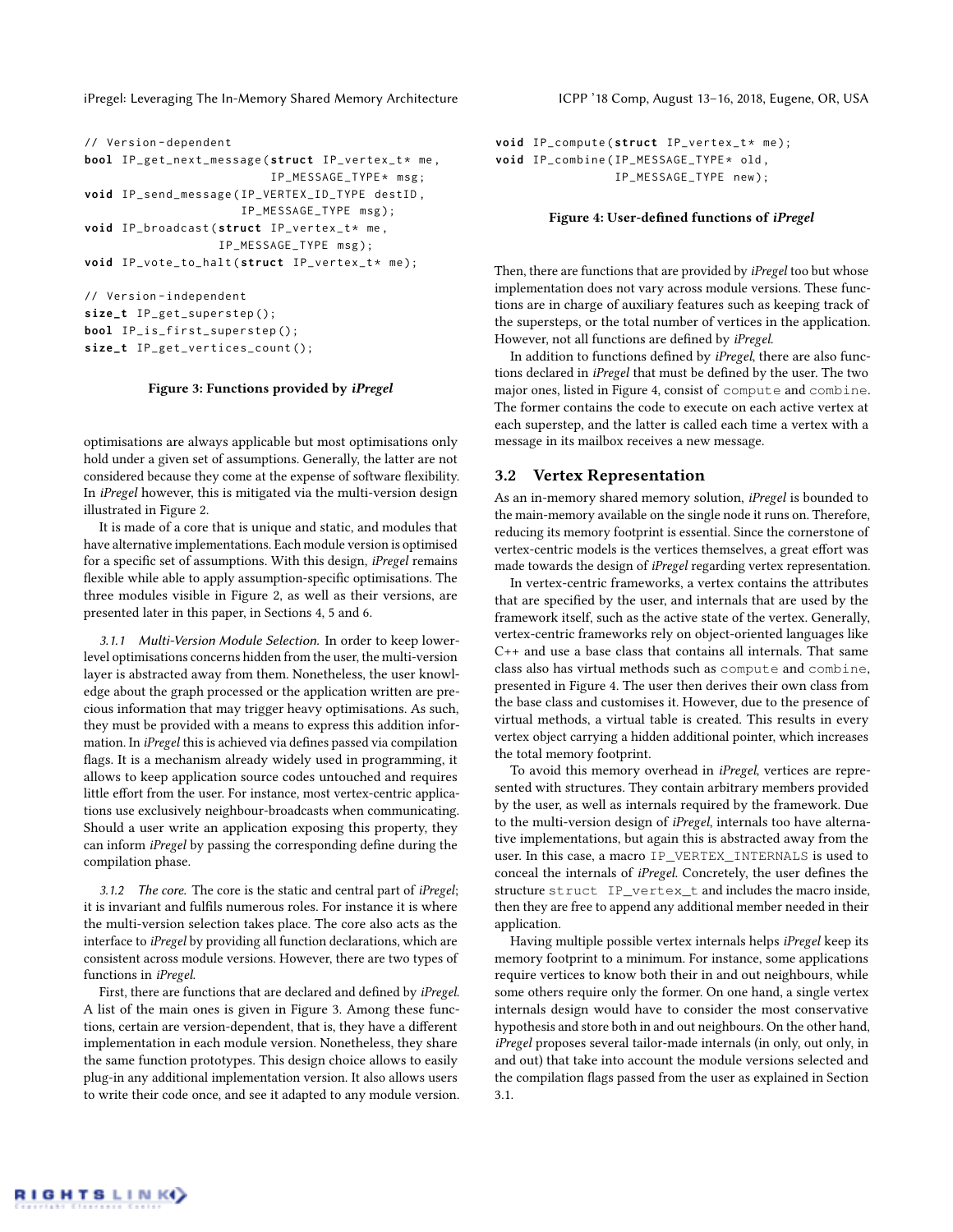```
void IP_compute (struct IP_vertex_t* me) {
  IP_MESSAGE_TYPE ref = is_source ( me - > id )
                        2a: UINT_MAX ;
  IP_MESSAGE_TYPE m ;
  while ( IP_get_next_message ( me , & m ))
    ref = min(ref, m);if(ref < me->val) {
    me ->val = ref;
    IP_broadcast(me, me->val + 1);
  }
  IP_vote_to_halt ( me );
}
void ip_combine ( IP_MESSAGE_TYPE * old ,
                 IP_MESSAGE_TYPE new ) {
  if(\star o1d > new) \star o1d = new;}
```
#### Figure 5: SSSP implemented in iPregel

#### 3.3 Graphs Accepted

Similarly to numerous vertex-centric frameworks, iPregel expects vertex identifiers to be integral numbers, which is the case in the vast majority of graphs. In addition, iPregel requires vertex identifiers to be consecutive. Finally, it accepts static graphs only.

#### <span id="page-3-0"></span>4 SELECTION BYPASS

The first phase of vertex-centric models consists in selecting the vertices to execute; known to be a delicate part of vertex-centric models [\[10\]](#page-9-18). Typically, frameworks (including Pregel+) iterate through all vertices at every superstep and check for each vertex its active state and inbox. Then, vertices that are already active or have a message in their inbox are run. However, unfruitful checks (i.e: inactive vertices) result in a waste of time and memory accesses. In this section, we present a technique which allows to bypass the selection phase, hence avoiding unfruitful checks.

It is observed that in many vertex-centric applications, all vertices systematically halt at the end of each superstep. It is visible for instance in the *iPregel* implementation<sup>[1](#page-3-2)</sup> of SSSP, given in Figure [5.](#page-3-3) This characteristic implies that after the first superstep, a vertex is active if and only if it has received a message at the beginning of the superstep.

In other words, as soon as a vertex sends a message, it knows that the recipient vertex will have to be run during the following superstep because it will have at least one message in its inbox. The technique presented in this section consists in the sender adding its recipient identifier to the list of vertices to execute during next superstep. At the beginning of next superstep, the list established contains all vertices to run, so there is no need any more for checking or selection.

ICPP '18 Comp, August 13–16, 2018, Eugene, OR, USA Ludovic A. R. Capelli, Zhenjiang Hu, and Timothy A. K. Zakian

From a parallel programming point of view, the selection bypass also participates to load-balancing by filtering vertices before they are split across threads. Indeed, before the selection phase, each thread receives an equal share of the vertices to process thus are in charge of identical numbers of vertices. With the traditional approach, one cannot know the proportion of active vertices in each share before the actual selection takes place. It follows that each thread may end up with a share containing a very low number of active vertices, or a very high one, resulting in load imbalance. With the selection bypass however, the vertices that are distributed across the threads are already known to be active. In other words, threads are guaranteed to run every vertex they are given. Therefore, with the selection bypass, the fact that threads are assigned equal shares implies that threads run identical numbers of vertices, which improves load-balance.

Note: In algorithms like PageRank where vertices may not halt at the end of each superstep, the implication between "active vertex" and "vertex that has received a message" does not hold. As a result, the selection bypass technique presented in this section is not applicable.

## <span id="page-3-1"></span>5 EFFICIENT VERTEX ADDRESSING

Vertex-centric models typically have a high number of communications, hence the importance of a quick message delivery. This section focuses on the first step of message delivery; finding the recipient vertex.

The vertex addressing mechanism is conventionally achieved with hashmaps matching vertex identifiers against their locations. This intermediate layer in the vertex addressing process incurs additional memory accesses, grows the memory footprint and exposes bad data locality inherent to hashmaps. In-memory shared memory solutions like *iPregel* typically store all vertices in a single array, so the location of a vertex is its index in that array. Based on the observation that most graphs use integral numbers as vertex identifiers, this paper proposes to semantically enrich vertex identifiers so they represent their vertex location as well.

The first strategy presented in this section is called **Direct Map**ping and is simple though fast: vertices are stored in the global array at the index equal to their identifier. For example, a vertex with identifier 5 resides at index 5 in the vertex array. This approach provides an overhead-free addressing mechanism but requires identifiers to start at 0, since iPregel is developed in C that is 0-indexed.

However, it may be the case that vertex identifiers start at an arbitrary number, the use of an offset must therefore be considered; resulting in what is called Offset Mapping in this paper. This offset is then subtracted to the vertex identifier to find the corresponding location. The offset therefore provides an index-identifier matching consisting of a simple subtraction, which is a marginal overhead.

Direct mapping can still be used in situation normally requiring offset mapping, with the technique named Desolate Memory. By forcing direct mapping, vertices will reside at the array index matching their identifier. Since in this case vertex identifiers have an offset, the array elements whose indexes are lower than the actual offset will be unused, resulting in a waste of memory. However, for graphs whose indexes start at 1 for instance, using desolate

<span id="page-3-2"></span><sup>&</sup>lt;sup>1</sup>It is assumed that val contains the distance from the source vertex, UINT\_MAX contains a value greater than the maximum distance possible and that all edge weights are equal to 1.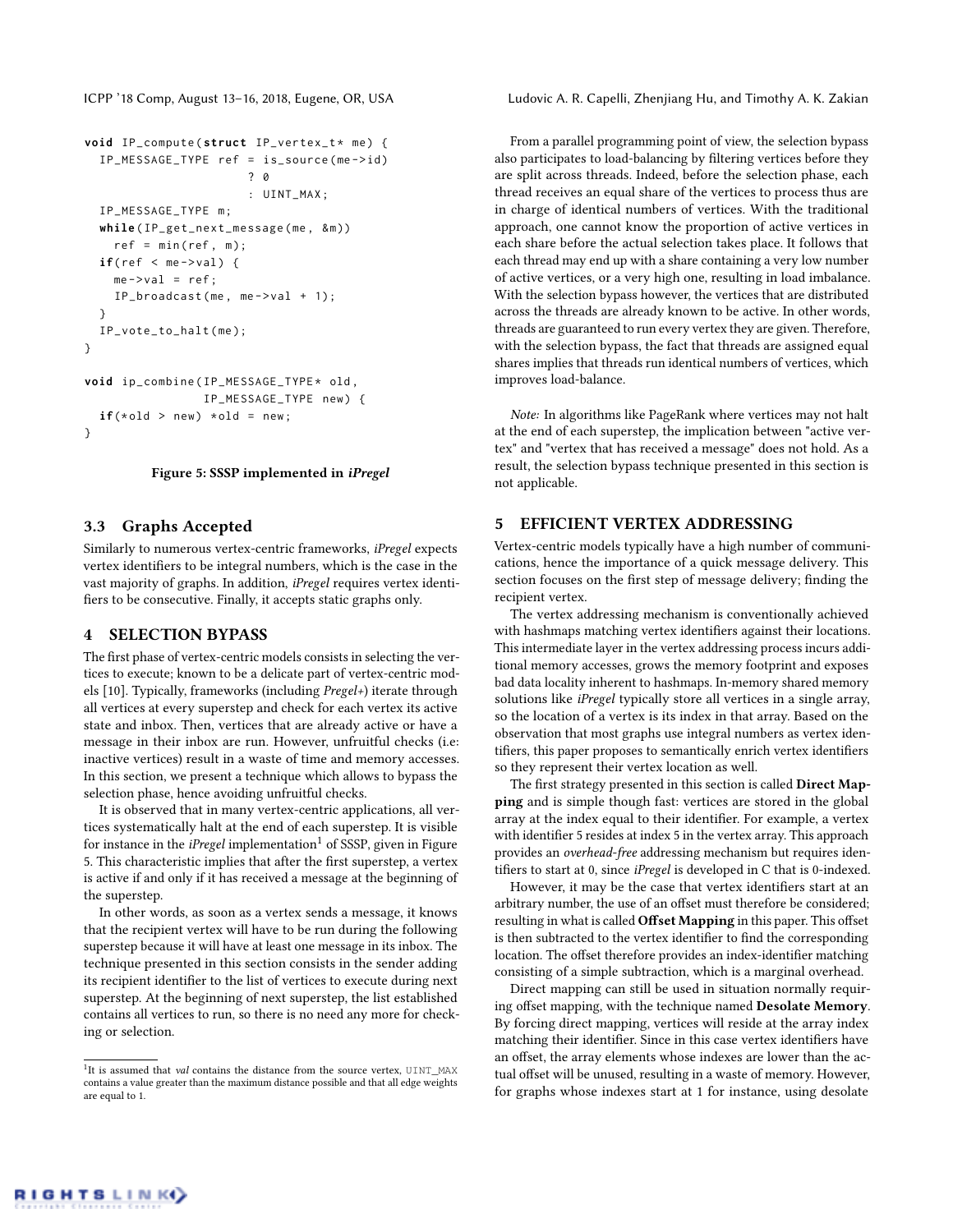memory incurs the waste of a single element, which can be argued to be a reasonable memory sacrifice to benefit from direct mapping.

The addressing mechanism presented in this section allows for an efficient mapping between a vertex identifier and its location in memory. In addition, every addressing technique presented in this section can be used in conjunction with the selection bypass mechanism introduced in Section [4.](#page-3-0)

## <span id="page-4-0"></span>6 COMBINERS AND DATA CONSISTENCY

Once the location of the recipient vertex is found, the message sent must be appended to the recipient inbox; this is where combination takes place. Concretely, when a vertex sends a message, if its recipient inbox is empty then the message is added, otherwise it is combined with the existing one. It follows that shared memory combiners guarantee vertices to have at most one message in their inbox. This greatly reduces memory consumption, as well as making memory consumption more predictable, because no dynamically resizeable structure is needed to represent inbox messages. From an implementation perspective, several techniques are discussed in this section. It must be noted that techniques presented in this section are independent from (thus compatible with) the selection bypass (see Section [4\)](#page-3-0) and the efficient vertex addressing (see Section [5\)](#page-3-1).

## <span id="page-4-2"></span>6.1 Push-Based Combiner

The first combiner presented in this section is referred to as Push-Based Combiner, which designates the action of vertices to put messages in their recipient inbox. In this configuration, multiple vertices may send a message to a same recipient concurrently, which arises potential data-race and must then be prevented via synchronisation. This is achieved with the use of a lock that is acquired in turn by the threads executing the sender vertices to serialise the accesses to the protected data (the receiver vertex mailbox).

The most common locking technique, known as Block-Waiting Synchronisation, consists in blocking the threads awaiting to acquire a lock. The threads blocked are paused and put in a waiting queue, from which they will be taken off when they acquire the lock. By putting threads to sleep, this mechanism frees CPU resources that can be allocated to other threads. However, handling features such as a waiting threads queue requires a heavier lock structure, that is, fundamentally, more bytes.

This contrasts with another form of synchronisation called Busy-Waiting Synchronisation, where the threads repeatedly attempt to acquire the lock until they eventually succeed. This technique is generally discarded because threads are not put to sleep, hence waste CPU cycles while waiting. Yet, this mechanism presents two advantages over its block-waiting counterpart. First, when the criti-cal section<sup>[2](#page-4-1)</sup> is very small, such as combiners which typically consist of a compare-and-replace operation, busy-waiting locks prove to be more reactive because they do not incur thread pausing and resuming overheads. Also, not handling block-waiting features (i.e: pausing/queuing/dequeuing/resuming) make busy-waiting locks lighter.

In gcc, the compiler used in this work for iPregel, the blockwaiting and busy-waiting synchronisations are implemented with

```
void IP_compute (struct IP_vertex_t* me) {
  if( IP_is_first_superstep ())
    me ->val = 1.0 / IP_get_vertices_count();
  else {
    IP_MESSAGE_TYPE sum = 0.0;
    while(IP_get_next_message(me, &me->val))
      sum += me->val;me ->val = 0.15 / IP_get_vertices_count()
             + 0.85 * sum ;
  }
  if( IP_get_superstep () < ROUND )
    IP_broadcast ( me , me - > val
                    / me->out_neighbours_count);
  else
    IP_vote_to_halt ( me );
}
void ip_combine ( IP_MESSAGE_TYPE * old ,
                 IP_MESSAGE_TYPE new ) {
  * old += new;
}
```
# Figure 6: PageRank implemented in iPregel

mutexes and spinlocks respectively (the later requires GNU99 extensions). The former weights 40 bytes while the latter is only 4; which is a reduction of 90%. Since there is one lock per inbox and one inbox per vertex, this memory gain is to be multiplied by the total number of vertices. For instance, if considering the Wikipedia and USA graphs used in this research, which are given in Table [1,](#page-5-1) switching from mutexes to spinlocks drops the memory footprint of the data-race protection from 730 and 958 megabytes to 73 and 96 megabytes respectively. This is all the more valuable in iPregel where being lightweight is crucial.

#### <span id="page-4-5"></span>6.2 Pull-Based Combiner

The combination process is understood in Section [6.1](#page-4-2) as a sender pushing the message into the recipient's inbox. However, this section presents a mirrored approach where it is up to the recipients to fetch the messages sent by the senders, named Pull-Based Combiner. This technique is designed upon the observation that a high number of vertex-centric algorithms use neighbouring broadcasts<sup>[3](#page-4-3)</sup> as their unique means of communications. In other words, every time a vertex communicates, an identical value is sent to all outneighbours at once. This is visible for instance in PageRank whose iPregel implementation is given in Figure [6.](#page-4-4)

This approach requires to reverse the way communications are designed, and consists of three phases. First, vertices must be given their in-neighbours identifiers to locate the senders from which fetch messages. This is handled automatically in iPregel. Second, a sender vertex must buffer the message meant for broadcast in an outbox, as well as updating its internal state to indicate that it has a message to broadcast. Third, at the end of every superstep each vertex must iterate through all its in-neighbours outbox, fetch the

<span id="page-4-1"></span><sup>&</sup>lt;sup>2</sup>The region of code protected by a lock.

<span id="page-4-3"></span><sup>&</sup>lt;sup>3</sup>By opposition to graph-wise broadcast.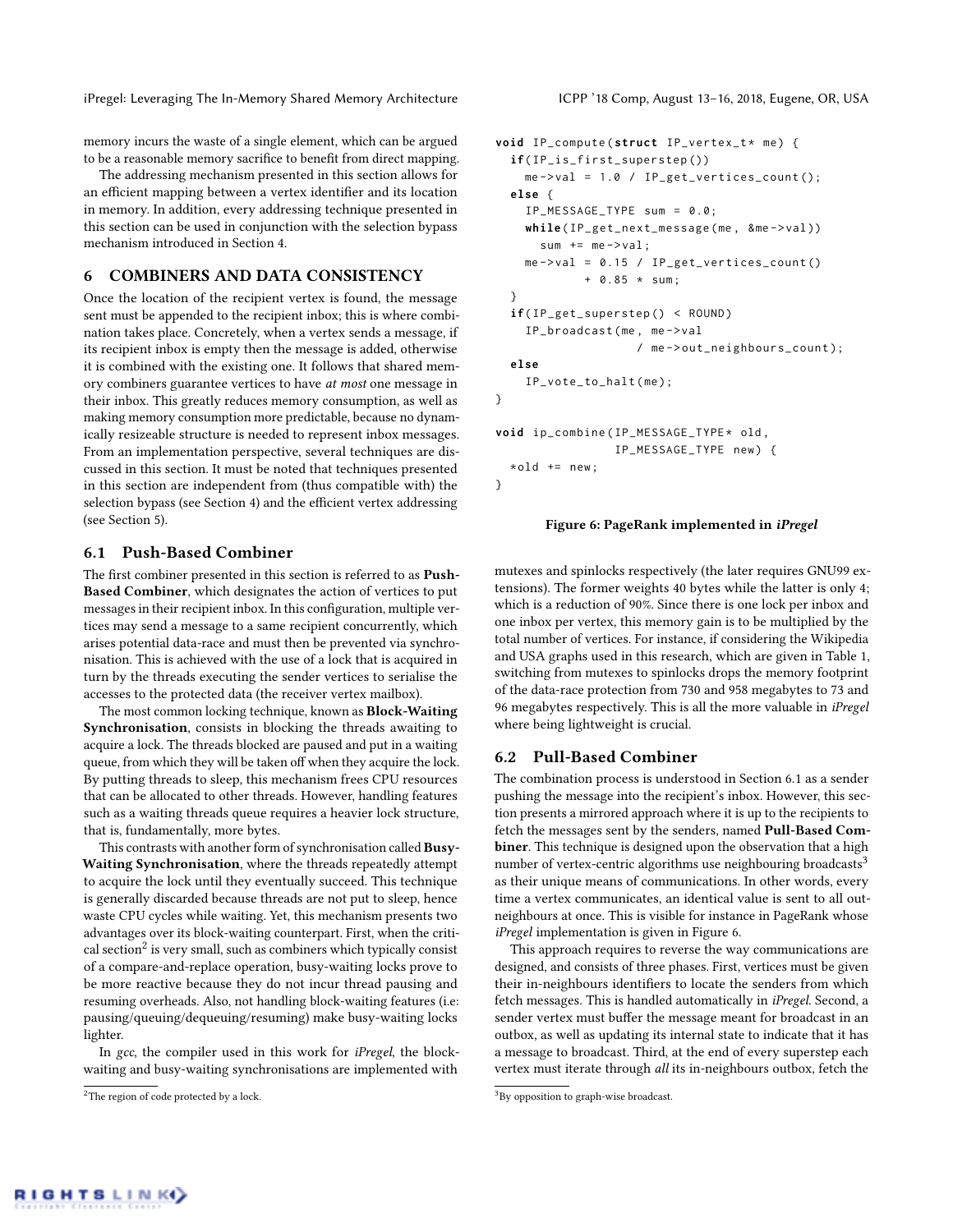broadcast message (if any) and add it to its own inbox (or combine it with its existing inbox message if any).

With this technique, inter-vertex interactions are exclusively read-only (i.e: fetching messages) while write actions (i.e: combination) are kept intra-vertex. Since a vertex is processed by a single thread, it follows that threads never modify the value of a vertex they do not run. Therefore, there is no risk of data-race, which means that pull-based combiners provide a key improvement for parallelism performance: a race-free design. However, these benefits are impacted by two factors:

- (1) The ratio of active vertices because each vertex must fetch messages from its in-neighbours at every superstep. Therefore, the more active vertices in these in-neighbours, the fewer unfruitful checks.
- (2) The number of in-neighbours because each vertex must iterate through every one of its in-neighbours. Consequently, the fewer in-neighbours, the faster.

Nonetheless, locks are no longer needed, which drops the memory footprint of data-race protection to 0.

As said previously, vertices in iPregel are given their list of in and out neighbours at creation. Therefore, from an implementation perspective, each vertex stores a pointer to its array of in neighbours as well as a corresponding counter, identically for out neighbours. However, the vertex structure may contain neighbour information that will never be used, resulting in a waste of memory. One may suggest to set the unused counters to 0 and the unused pointers to null. But storing unused pointers and counters wastes several bytes per vertex, surging to a total of approximately  $250MB<sup>4</sup>$  $250MB<sup>4</sup>$  $250MB<sup>4</sup>$  when considering 20 millions vertices such as the graphs selected for experimentation (see Section [7.1.3\)](#page-5-3). It has therefore been decided to indicate unused neighbour information through compilation flags; that allows iPregel to select the lightest structure to represent a vertex and keep its memory footprint to a minimum.

#### <span id="page-5-9"></span>6.3 Single Message Mailboxes

With the use of combiners, vertex mailboxes can have two states: empty or containing one message. Upon reception of a new message, an empty mailbox takes it as is, and a mailbox with an existing message combines it with the existing one. Either way, at most one message is contained in a vertex mailbox. This allows iPregel to design the mailbox as one message and avoid the use of dynamically resizeable data structures as well as the memory overhead they incur. As a result, it greatly helps iPregel keep its memory footprint to a minimum.

## <span id="page-5-0"></span>7 EXPERIMENTS

#### 7.1 Experimental Setup

7.1.1 Computing Environment. Experiments are run on Amazon EC2 using m4.large instances, which provide 8GB of DIMM memory, 2 cores of an Intel(R) Xeon(R) CPU E5-2686 v4, clocked at 2.30GHz, and a maximum bandwidth of 450Mbps. Instances are set-up with Ubuntu 16.04.3 LTS 64-bit operating system.

ICPP '18 Comp, August 13–16, 2018, Eugene, OR, USA Ludovic A. R. Capelli, Zhenjiang Hu, and Timothy A. K. Zakian

<span id="page-5-1"></span>Table 1: Graphs used in the comparison with Pregel+

| Name             | V          | E            |
|------------------|------------|--------------|
|                  |            |              |
| Wikipedia        | 18.268.992 | 172,183,984  |
| USA Road network | 23,947,347 | 58, 333, 344 |

iPregel is compiled with gcc version 5.4.0, using C99 standard by default and GNU99 extensions when using spinlocks (see Section [6.1\)](#page-4-2). The optimisation level is set to -O2, and to exploit both cores available on the EC2 instance, two OpenMP threads are used.

Pregel+ is compiled with mpic++ (MPICH version 3.2), using  $g++$  version 5.4.0 with C++11 standard as the underlying C++ compiler. The optimisation level is set to -O2, and to exploit both cores available on each EC2 instance, two MPI processes are created per node.

7.1.2 Methodology. The experiments are initially run 5 times, and are repeated until the margin of error obtained represents less than 1% of the average runtime, given a confidence level of 99%. The timings collected report superstep execution time; that is, graph preprocessing and graph loading are not included. Memory consumption is measured as well, represented by the maximum resident set size<sup>[5](#page-5-4)</sup> as returned by the bash command time -v.

<span id="page-5-3"></span>7.1.3 Graphs Used. Experiments presented in this paper are conducted on graphs presented in Table [1.](#page-5-1) The Wikipedia is pub-licly available<sup>[6](#page-5-5)</sup> at KONECT [\[11\]](#page-9-19), so is the USA roads graph<sup>[7](#page-5-6)</sup> at DIMACS [\[8\]](#page-9-20). Both graphs are made of contiguous indexes starting at 1, and are processed in iPregel using offset mapping with desolate memory as explained in Section [5.](#page-3-1)

<span id="page-5-7"></span>7.1.4 Applications Selected. In this work, three applications have been selected for experiments, namely: PageRank, Hashmin and SSSP. These three applications are widely used in vertex-centric experiments and thus act as standards. They also expose three different evolutions of the number of active vertices: constantly all active in PageRank, decreasing from all active to none in Hashmin and in SSSP it starts with one active vertex typically followed by a bell evolution (increasing then decreasing).

Also, it is observed that all three applications exclusively use broadcasts, and are therefore compatible with the pull-based combiner presented in Section [6.2.](#page-4-5) However, only Hashmin and SSSP are compatible with the selection bypass of Section [4](#page-3-0) because, unlike PageRank, their vertices vote to halt at the end of every superstep.

Note: PageRank experiments are run with 30 iterations and SSSP experiments use the vertex identified by '2' as the source.

#### <span id="page-5-8"></span>7.2 Performance of iPregel Versions

The round of experiments presented in this section intends to evaluate the impact of the selection bypass and combination techniques presented in Sections [4](#page-3-0) and [6](#page-4-0) on performance. Concretely, each of the three applications presented in Section [7.1.4](#page-5-7) is performed using

<span id="page-5-2"></span> $^4\!$  Assuming a 64-bit operating system, hence 8-byte pointers, and an unsigned int counter, being 4-byte long in most implementations.

<span id="page-5-4"></span><sup>&</sup>lt;sup>5</sup>It stands for the maximum amount of memory taken by a program throughout its execution.

<span id="page-5-5"></span><sup>6</sup>http://konect.uni-koblenz.de/networks/dbpedia-link

<span id="page-5-6"></span><sup>7</sup>http://www.dis.uniroma1.it/challenge9/data/USA-road-d/USA-road-d.USA.gr.gz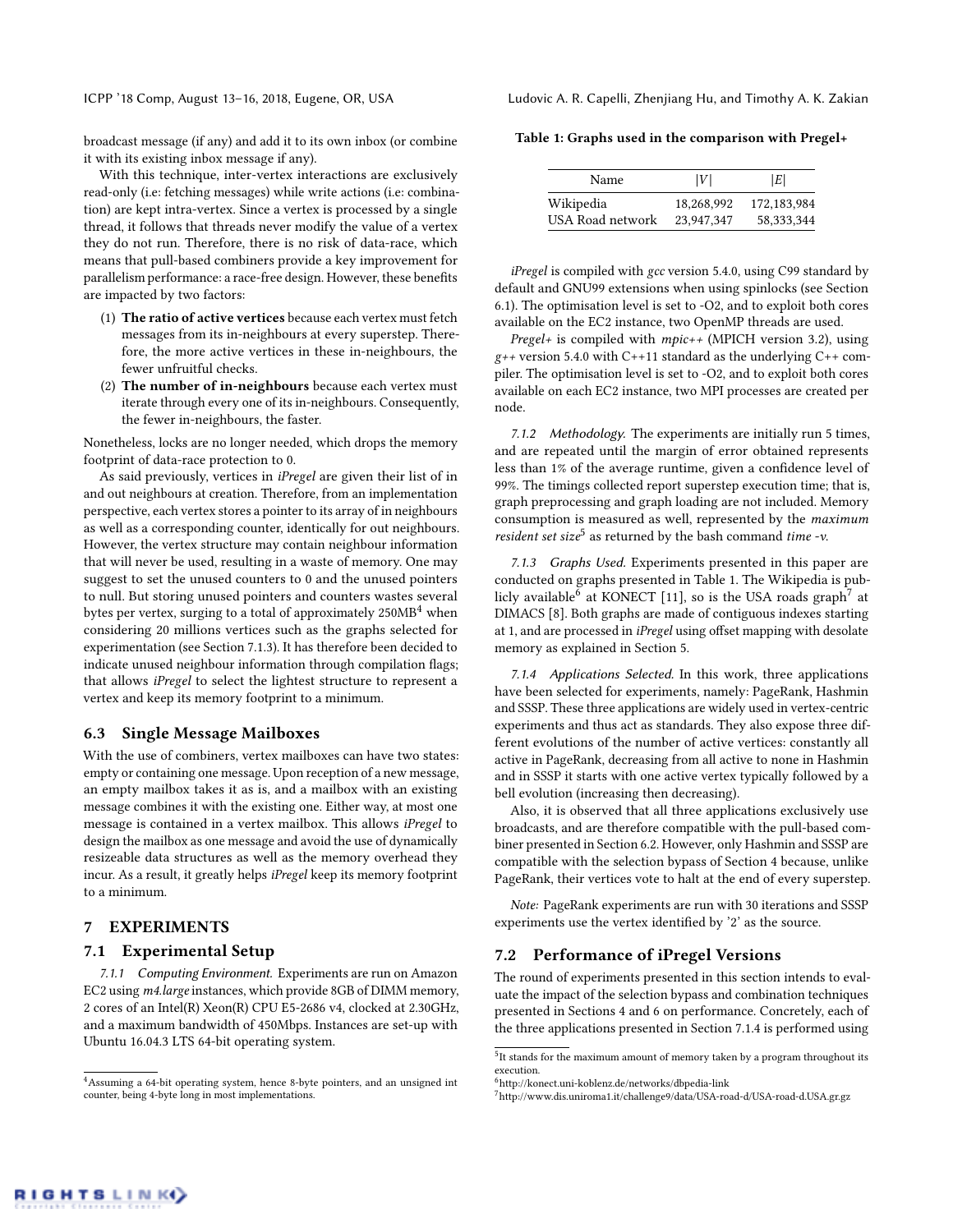<span id="page-6-1"></span>

## Figure 7: Runtime (in seconds) of iPregel on PageRank, Hashmin and SSSP as the version varies

every compatible version of iPregel. There are in total six versions possible: three combiners (see Section [6\)](#page-4-0) which can be used with or without the selection bypass (see Section [4\)](#page-3-0). Except for PageRank, which is implemented only in the three versions without selection bypass, Hashmin and SSSP are implemented in all six versions. The execution times collected are given in Figure [7.](#page-6-1)

On both graphs, we observe that PageRank execution times drop by about 30% between the mutex and spinlock versions. It is the broadcast version however which provides the best performance by halving the spinlock runtime and becoming the only version able to process the 30 PageRank iterations under a minute.

The runtimes of Hashmin and SSSP are similar in that that broadcast versions are slower than mutexes, themselves slower than spinlocks. In addition, all combiner versions become faster when they exploit the selection bypass. Therefore, the best version is always the spinlock combiner with selection bypass and the worst is always the broadcast version without selection bypass. By moving from the Wikipedia to the USA roads graph, the speed-up between these two fastest and the slowest versions increases from 7.5 to 20 for Hashmin, but surges from 15 to 1,400 for SSSP.

To analyse these differences, two factors must be considered: the ratio of active vertices compared to the total number of vertices, and the graph density.

The first factor directly impacts the performance of the broadcast version (a.k.a: pull-based combiner) as explained in Section [6.2.](#page-4-5) It turns out that PageRank offers an optimal ratio since all vertices stay active during the entire execution time. On the other hand, Hashmin and SSSP expose lower ratios, continuously decreasing and constantly low respectively. This first factor explains why the broadcast version performed well in PageRank and badly in both Hashmin and SSSP.

The second factor is the key to explain the surge in SSSP performance. A lower density means a smaller average out degree, which results in a slower propagation of messages, thus a high number of supersteps to completely reach a graph. In SSSP, the number of active vertices is constantly very low, which is optimal for the selection bypass. It is the lower density of the USA graph paired with the very low number of active vertices in SSSP that explain the gap between the versions using selection bypass to those which do not. Hashmin reaches a very low number of active vertices only in the late supersteps, which partially mitigates the benefits of a lower graph density.

<span id="page-6-0"></span>In this first round of experiments, the broadcast version proves to be the fastest for PageRank, so is the spinlock with selection bypass version for both Hashmin and SSSP. Each of these versions is now meant to be compared against the state-of-the-art in-memory distributed memory solution: Pregel+.

#### 7.3 Comparison with Pregel+

The existing in-memory shared memory vertex-centric framework is FemtoGraph. Unfortunately, we have not been able to observe correct results from this framework, even when using the PageRank implementation provided. Consequently, the comparison between these two frameworks sharing the same architecture cannot be made. Therefore, the comparison must include a framework that has an architecture different from that of iPregel. In other words, either out-of-core computation or distributed memory parallelism must be allowed. It has been decided to compare against a distributed memory system because despite suffering from network communications, it benefits from additional memory and processing power.

Yet, comparing shared memory and distributed memory solutions on a single node is unfair, so is comparing them over multiple nodes. The former disadvantages distributed memory solutions, which have an overhead for distributed parallelism, while the latter disadvantages shared memory solutions that by definition are single-node. As a consequence, experiments presented in this section are twofold: to compare the performance of Pregel+ and iPregel on a single node, then determine the number of nodes required by Pregel+ to outperform iPregel (referred to as lead change in the rest of this paper).

Results presented in this section are collected from experiments that are run with a maximum of 16 nodes. The lead change may not always be observed within this interval, in which case extrapolation is used by assuming the efficiency between 8 and 16 nodes to stay constant every time the number of nodes is doubled<sup>[8](#page-6-2)</sup>. The same extrapolation method is used backward to estimate the runtimes for the number of nodes under which Pregel+ fails to complete due to insufficient memory. The timings that have been collected are presented in Figure [8.](#page-7-0)

<span id="page-6-2"></span> ${}^{8}$  Given an efficiency of  $x$  between 8 and 16 nodes, the runtime of 32 nodes is projected assuming an efficiency of x between 16 and 32 nodes.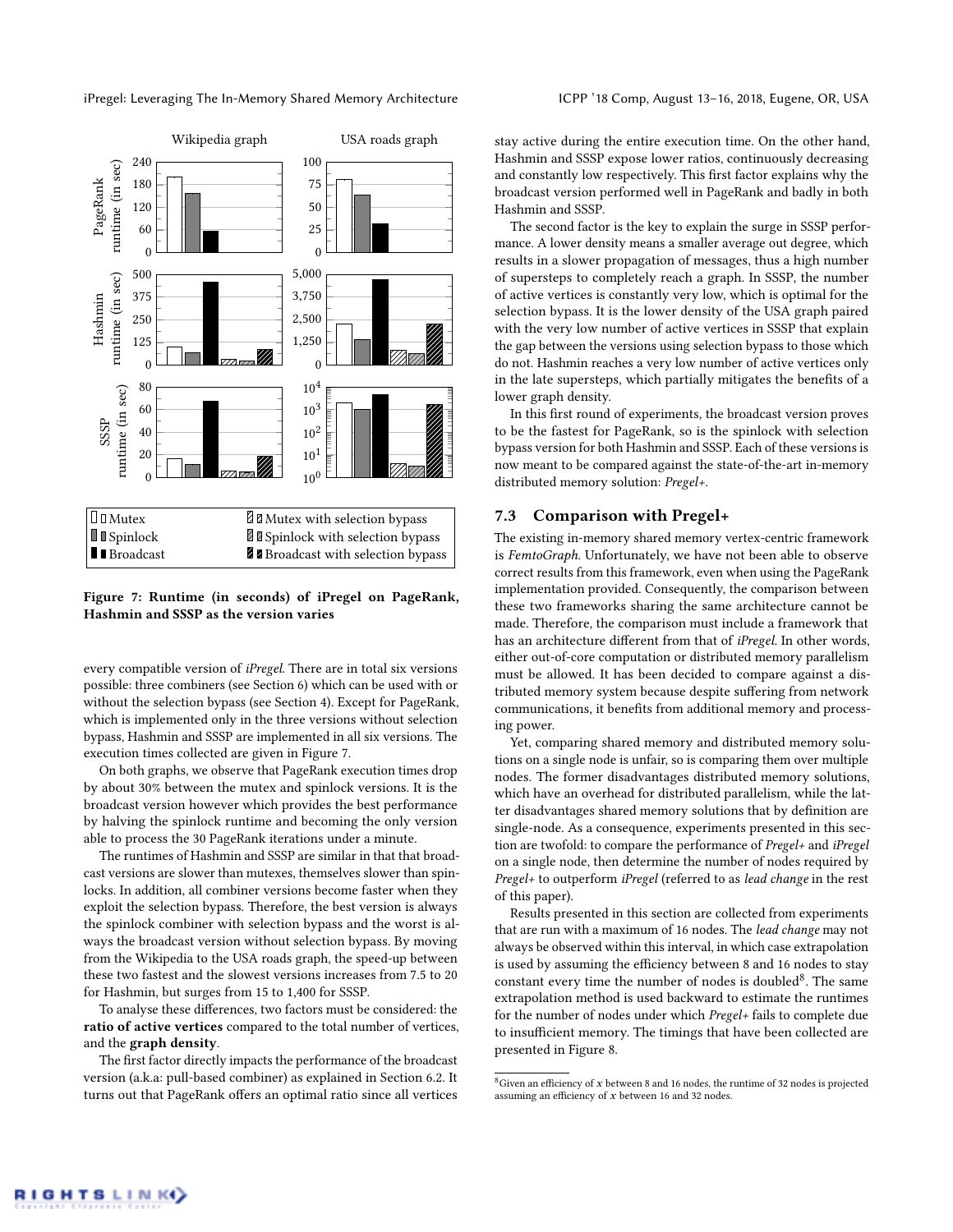Across both graphs, the execution time of Pregel+ on PageRank remains stable at approximately 200 seconds. On the other hand, that of iPregel decreases by 43%, from slightly less than a minute to about 30 seconds. The lead change happens at 11 nodes on the Wikipedia and is estimated at 30 nodes for the USA graph.

To analyse the timings obtained for PageRank, it must first be reminded that the iPregel version used for that application implements the pull-based combiner introduced in Section [6.2.](#page-4-5) As explained in Section [7.2,](#page-5-8) PageRank characteristics are optimal for the pull-based combiner, making iPregel several times faster than Pregel+; by a factor of 3.57 and 6.47 on Wikipedia and USA graphs respectively.

The drop in the runtime of *iPregel* is caused by the variation of the number of in-neighbours between the two graphs. Indeed, the graph density is the second performance factor of pull-based combiner (see Section [6.2\)](#page-4-5). Consequently, iPregel takes advantage of the fact that this number is divided by three between the two graphs and almost halves its runtime.

The round of experiments run on SSSP exposes two particularities: insufficient memory failures and the biggest difference between the performance of Pregel+ and iPregel. On the Wikipedia graph, iPregel proves to be approximately 7 times faster than Pregel+, with almost 5 seconds against more than 33 seconds. This difference is multiplied by an order of magnitude on the USA graph, where the runtime of Pregel+ grows by more than 560% to reach 221 seconds while that of iPregel falls by 30% to approximately 3 seconds; making it 70 times $^9$  $^9$  faster than its distributed rival. Although the lead change is reached at 13 nodes for the Wikipedia graph, it is estimated that it would require more than 15,000 nodes for the USA graph. The low number of active vertices and the low graph density of the USA graph provide optimal conditions to exploit the potential of selection bypass.

The third and last set of experiments is run on Hashmin, and contains the longest execution times observed; up to almost one hour. Although iPregel and Pregel+ process the Wikipedia graph in less than 25 and 150 seconds respectively, their runtime surge to more than [10](#page-7-2) and 50 minutes $^{10}$  when it comes to the USA road network graph. The lead change remains constant however, requiring 11 nodes for both graphs.

The specificity of Hashmin is its variation of the number of active vertices throughout the computation: starting with all vertices active, progressively, they halt. Consequently, most of the execution time is spent on supersteps containing a medium number of active vertices, which does not permit to the selection bypass technique to reach its full potential as in SSSP. Furthermore, the low density of the USA graph makes the deactivation propagation all the more slower, which causes the soar in the runtimes observed. Hashmin is the only application in which the speed-up between iPregel and Pregel+ decreases from the Wikipedia to the USA graph. Indeed, while *iPregel* is 6.5 times faster than *Pregel+* on the former, it is only 5 times faster on the latter.

Across all experiments, iPregel proves to be faster than Pregel+ on a single node, where the former was naturally advantaged due to its shared memory design. However, it is not less than 10 additional nodes that are needed by Pregel+ to outperform iPregel.

ICPP '18 Comp, August 13–16, 2018, Eugene, OR, USA Ludovic A. R. Capelli, Zhenjiang Hu, and Timothy A. K. Zakian

<span id="page-7-0"></span>

<span id="page-7-3"></span>Figure 8: Evolution of the Pregel+ runtime (in seconds) of PageRank, Hashmin and SSSP as the number of nodes varies

Certain configurations like SSSP on the USA graph contain too few active vertices during too many supersteps, and make impossible for Pregel+ to outperform iPregel within a reasonable number of nodes.

#### 7.4 Memory Footprint

7.4.1 Measured. The memory footprint of vertex-centric models is a known weakness [\[9\]](#page-9-7). Yet, being lightweight is crucial to in-memory shared-memory frameworks like iPregel. Indeed, being lighter increases the amount of vertices and edges that can be processed under a specific amount of memory. This is why the memory footprint of iPregel was measured too during experiments presented in Section [7.](#page-5-0)

On the Wikipedia graph, both mutex versions (with and without selection bypass) took 2GB of memory, while their spinlock counterparts needed 1.5GB. However, the use of selection bypass increased the memory footprint of the broadcast version from 1.5GB to 2.5GB. This is due to the out-neighbours information that are needed by the selection bypass on top of the in-neighbours information required by the pull-based combiner used in the broadcast version. Then, for the USA graph, it is observed that the memory consumption of all versions increased by 10%. It is due to the fact that vertices are heavier than edges that are typically just integers.

<span id="page-7-1"></span><sup>&</sup>lt;sup>9</sup>Exact results are 220.97/3.17 = 69.70.

<span id="page-7-2"></span> $^{10}\rm{Exact}$  results are 624.13 and 3,065.03 seconds.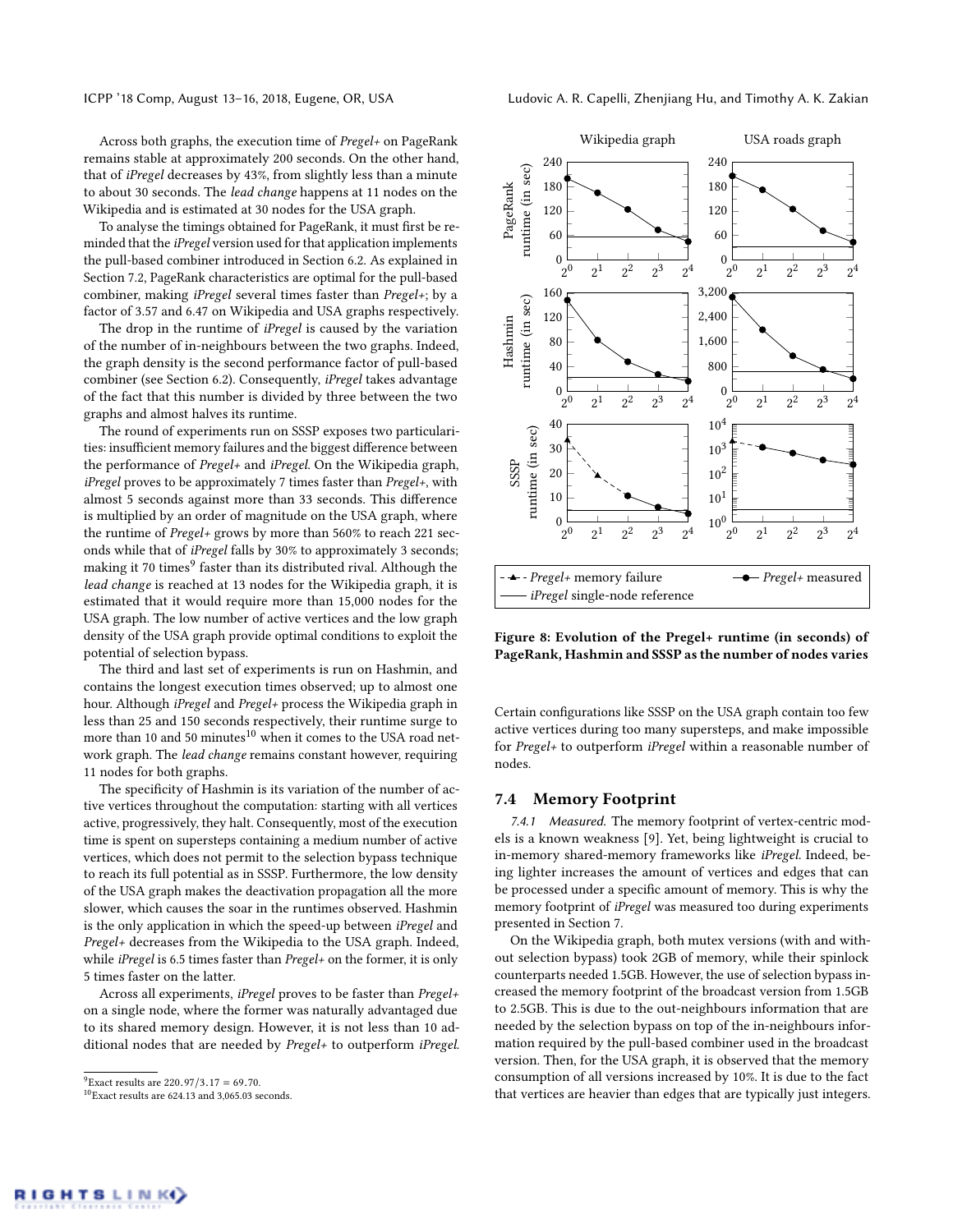<span id="page-8-0"></span>Table 2: Graphs used for further iPregel memory footprint experiments

| Name          | V          | E             |
|---------------|------------|---------------|
| Twitter (MPI) | 52,579,682 | 1,963,263,821 |
| Friendster    | 68,349,466 | 2,586,147,869 |

In this case, between the Wikipedia graph to the USA graph, the 100M fewer edges do not compensate for the 5M additional vertices.

Overall, it is between 1.5GB and 2.8GB of memory that were necessary to iPregel, out of the 8GB available.

7.4.2 Breaking point. Throughout experiments presented in this paper, iPregel used at most 35% of the 8GB available in mainmemory. To estimate the maximal size of graphs that iPregel can process under 8GB, additional experiments were conducted. The Twitter (MPI) graph presented in Table [2](#page-8-0) is a KONECT [\[11\]](#page-9-19) graph publicly available $^{11}$  $^{11}$  $^{11}$ . This graph is selected due to existing results about the memory footprint of Pregel+ and GraphLab on this same graph. It must be reminded that the memory footprint of in-memory frameworks includes that of the graph itself. In order to distinguish the part required to store the graph from the memory overhead generated by the framework, the graph binary size is calculated. It takes into account that vertices store their identifier as well as those of their out-neighbours, and assumes 4-byte vertex identifiers. However, it excludes information specific to vertex-centric applications (such as the rank value in PageRank) and internals required by frameworks, which are considered as parts of the memory overhead. The binary size of the Twitter graph is calculated to 8GB, it follows that iPregel cannot process this graph with 8GB of RAM. Instead, an incremental approach was used to determine the breaking point of iPregel with 8GB of memory. Concretely, several synthetic graphs were generated<sup>[12](#page-8-2)</sup>, with a number of vertices and edges proportional to the original Twitter graph. That is, a synthetic graph described as 20% contains a fifth of the number of vertices and a fifth of the number of edges of the original Twitter graph. PageRank was then run by iPregel on each of the synthetic graphs, from the smallest to the largest, until it runs out of memory. The results obtained are shown in Figure [9.](#page-8-3) It turns out that up to 70% of the Twitter graph can be processed before memory failure occurs. In other words, iPregel is able to run PageRank on a graph made of 37 million vertices and 1.4 billion edges under 8GB of memory.

7.4.3 Projections. However, existing results related in [\[20\]](#page-9-6) about Pregel+ and Giraph consider PageRank run on the entire graph. Regarding iPregel, linear extrapolation drawn in Figure [9](#page-8-3) indicates that 11GB would be sufficient. To verify this statement, a new Amazon EC2 instance was deployed, the m4.xlarge, which has 16GB of memory. PageRank was then run on a synthetic graph with a size identical to that of the original Twitter graph. In total, iPregel needs 11.01GB to run PageRank on the complete graph, compared to Pregel+ that requires 109GB and Giraph which needs 264GB.

<span id="page-8-1"></span>

<span id="page-8-2"></span> $^{12}\mathrm{The}$  out-degree distribution is not preserved but this has no impact on the size of the graph or the memory footprint of iPregel

<span id="page-8-3"></span>

Figure 9: Evolution of the iPregel maximum resident set size (in GB) of PageRank as the size of synthetic Twitter graphs varies

The memory footprint of *iPregel* is therefore 10 times smaller than that of Pregel+ and 25 times smaller than that of Giraph. Excluding the 8GB allocated to the graph itself, out of the 11GB taken by iPregel, 3GB are due to its overhead. Comparatively, the overheads of Pregel+ and Giraph are 101GB and 256GB respectively; equivalent to 33 and 85 times that of iPregel.

A last experiment was run to estimate the biggest graph that iPregel could process under 16GB of RAM. To that end, two online graph collections KONECT [\[11\]](#page-9-19) and SNAP [\[13\]](#page-9-21) were parsed and the largest graph available overall was selected. It turns out to be the friendster graph from KONECT, publicly available<sup>[13](#page-8-4)</sup>. As shown in Table [2,](#page-8-0) this graph is made of approximately 70 million vertices and 2.5 billion edges. The results collected reveal that iPregel is able to process PageRank on the Friendster graph with 14.45GB of memory. In other words, iPregel is able to process a multi-billion edge graph under 16GB of RAM.

7.4.4 Memory footprint analysis. The gap observed in memory footprints is explained by factors that are of two types.

To begin with, there are advantages inherent to the in-memory shared memory design. For instance, shared memory systems manage local communications only. This contrasts with distributed memory systems, in which messages between remote vertices are passed over the network, and typically involves the storage of sending and receiving buffers like in Pregel+. In addition, for the receiver node to know how to dispatch the messages received to their recipient vertex, messages are wrapped with the vertex identifier of the recipient vertex. This results in heavier messages, hence a memory overhead. Another advantage of the shared-memory structure is to avoid the storage of redundant information. Indeed, frameworks that use exclusively distributed memory exploit intra-node parallelism by creating multiple distributed workers per node. This leads to multiple instances of both the application and the distributed software environment to be stored in the memory of every node. The redundant copies therefore waste memory. Finally, frameworks that rely on distributed memory or out-of-core computations manage vertices that may reside in main-memory, on disk, or on a

<span id="page-8-4"></span><sup>13</sup>http://konect.uni-koblenz.de/networks/friendster